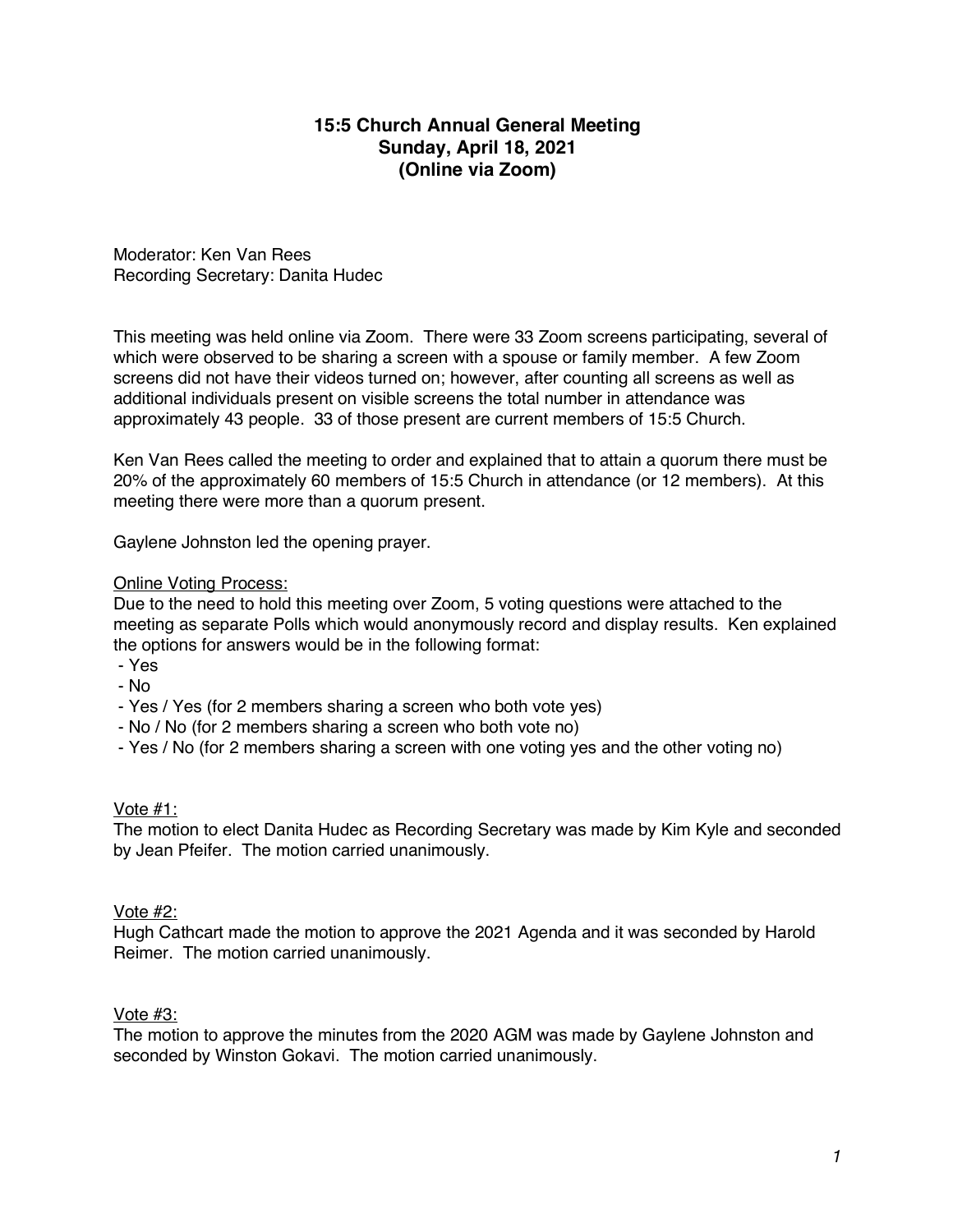# Advisory Team, Personnel Committee, and Benevolence Committee:

Ken provided the names of all current Advisory Team Members, each of whom were present at this meeting. He also explained the development of both the Personnel Committee and the Benevolence Committee and introduced the members serving in each area.

### **The 2021 Advisory Team Members are as follows:**

- Lou Leventhal
- Jean Pfeifer
- Cecilia Robertson
- Gaylene Johnston
- Bradie Plumb
- Jennifer and Garth Bergen
- Barney Borsheim
- Kaurie May
- Marvin Fege
- Ken Van Rees

### **The Personnel Committee consists of the following:**

- Fraser Kent (Chair)
- Jayme Pfeifer
- Marvin Fege
- Kaurie May
- Ken Van Rees
- Lou Leventhal

#### **The Benevolence Committee consists of the following:**

- Lou Leventhal
- Gaylene Johnston
- Cecilia Robertson
- Marvin Fege

#### Vote #4:

The motion to elect Winston Gokavi to continue as Treasurer for 2021 was made by Kim Kyle and seconded by Bradie Plumb. The motion carried unanimously.

#### Year in Review:

Pastor Lou shared a review of 2020 and an overview of 2021 to date. Prior to March of 2020, 15:5 experienced continued attendance growth while meeting at Landmark. Pastor Lou reflected on Covid, his illness, and the move to digital Zoom meetings. In October of 2020, 15:5 hired 3 part-time staff and at the end of November received CRA approval as a Charitable Organization.

Pastor Lou emphasized the many ways in which God has continued to meet the needs of 15:5 Church, including exceeding our budget needs at the end of 2020 after being behind in donations earlier in the year. Near the end of 2020 a survey was sent to 15:5 attendees about returning to Landmark; however, with limits of 60 in the theatre and only 45 responses in favour of meeting in person it was decided to continue with Zoom services for the time being.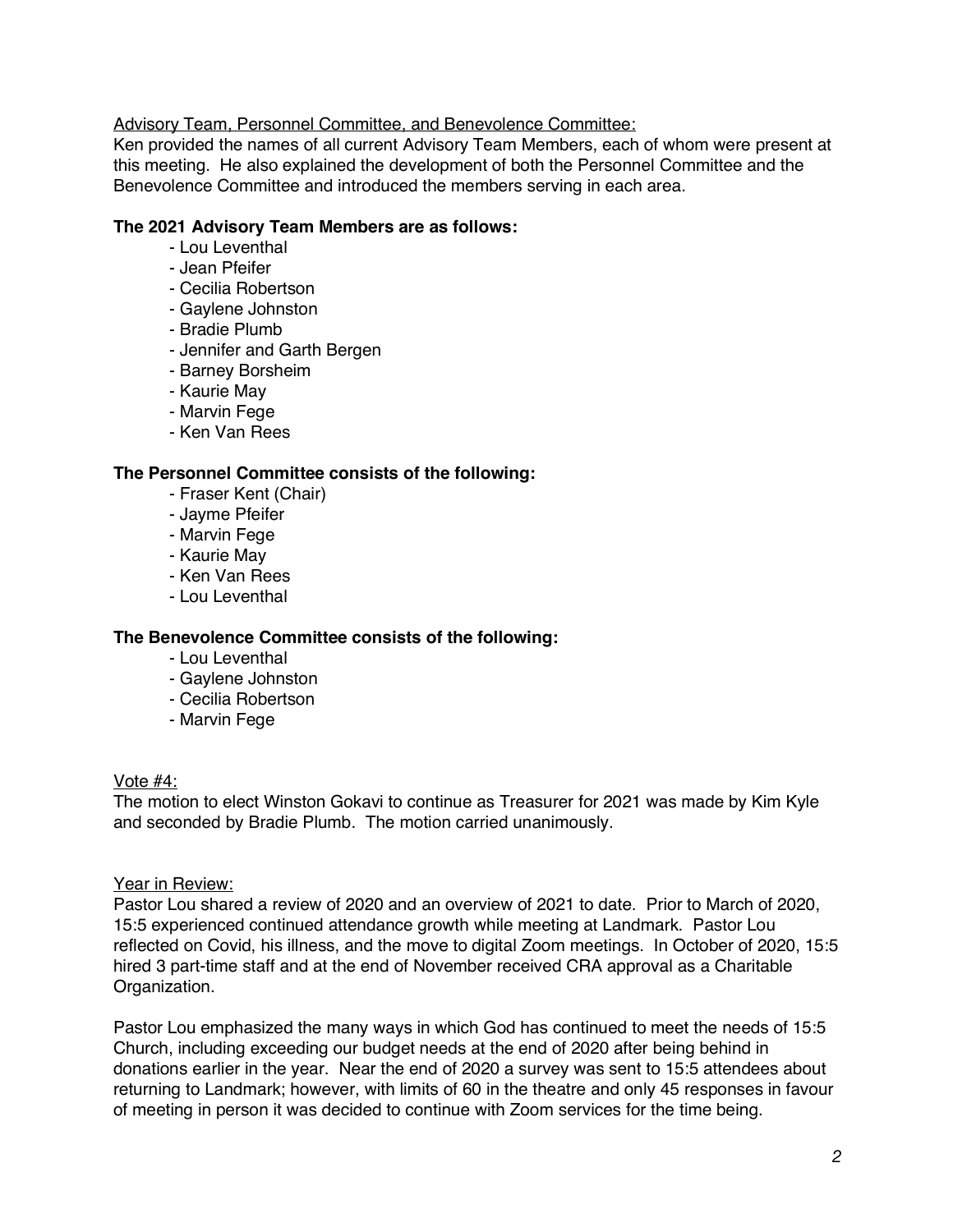Thus far in 2021 15:5 continues to meet over Zoom and average 50-60 Zoom screens in attendance on Sunday mornings. Pastor Lou leads a Quick Connect drop-in time on Wednesdays at 12:15 over Zoom, and has just completed a three-month session of Real Life Groups on Thursday evenings (also on Zoom).

# New Members:

Pastor Lou presented 3 new member couples to the 15:5 membership: Brad & Christine Berkan, Brian & Jill Cook, and Ben & Vanessa Samuel. There are now 53 active members of 15:5 Church.

### Update on Staffing:

Pastor Lou explained that in October 2020 the part-time staff positions of Administrative Assistant, Children's and Youth Ministry Coordinator, and Worship Ministry Coordinator were initiated as three-month temporary contracts under EBCF. The positions were filled by Danita Hudec, Bradie Plumb, and Brad Berkan respectively. In January 2021 all three staff members were re-hired under 15:5 Church and continue on a three-month temporary contract basis, all with renewed contracts for the April – June term. The Worship Ministry Coordinator position has been approved for increased hours of up to 20 hours per week while the Administrative Assistant and Children's and Youth Ministry Coordinator positions remain at 10-15 hours per week. At the end of this current contract the Advisory Team and Finance Team will evaluate whether the church can feasibly offer permanent part-time contracts to the current staff.

# 2021 Budget & Financial Statement:

# **The Finance Committee consists of the following:**

- Kaurie May
- Winston Gokavi
- Katie Pfeifer
- Lou Leventhal

Kaurie May explained the proposed budget for 2021 and highlighted various aspects, including Landmark rent built into Office Expenses for September through December as well as part-time staff wages through the end of 2021. Kaurie emphasized that this is a faith budget and numbers may need to be adjusted throughout the year.

Winston Gokavi presented the 2021 Financial Statement to date. He noted that although 2021 began with a surplus of \$48,000 this is now reduced to \$40,000 cash on hand. Winston expressed concern that for the first three months of 2021 expenses have been on average \$2,400 greater per month than donations received.

Following the presentation of the budget, a question and answer session took place regarding finances.